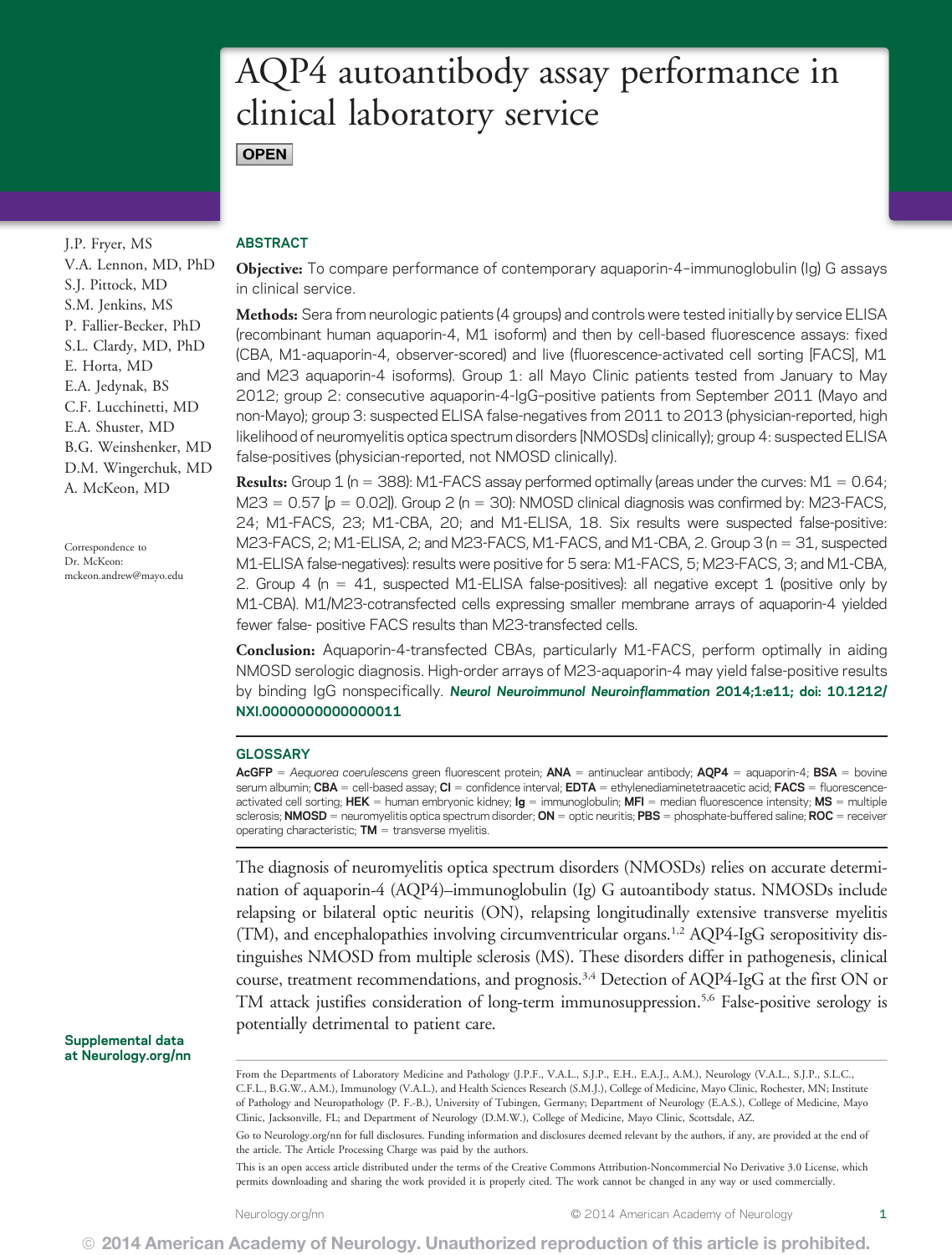The first generation AQP4-IgG assay was tissue-based immunofluorescence, with low sensitivity (48%–54%) but high specificity for NMOSD diagnosis.<sup>5,7</sup> International consensus concluded that assays using recombinant AQP4 antigen were more sensitive than tissue-based assays.<sup>5,8–11</sup> Specificities of 99%–100% have been reported for recombinant human AQP4 ELISA and transfected cell-based assays (CBAs).<sup>5,8-10</sup> Our experience has revealed instances of positive results in patients not meeting NMOSD clinical criteria.

Assay methodology influences performance. Cells transfected with the M23-AQP4 isoform have been reported to be a more sensitive substrate for NMOSD diagnosis than M1-AQP4 transfected cells.10 The M23 isoform lacks the 22 N-terminal residues of M1-AQP4.12 M23- AQP4 is recognized ultrastructurally to exist in plasma membranes of astrocytes<sup>13</sup> and transfected cells as orthogonal arrays of particles, limited in size when M1-AQP4 is coexpressed.<sup>14,15</sup>

This report describes our 2011–2013 clinical service laboratory experience with M1-ELISA performed in parallel with AQP4-transfected CBAs (both observer-scored immunofluorescence microscopy and fluorescence-activated cell sorting [FACS]). We also investigated the influence of transfecting cells with a mixture of M1 and M23 on FACS performance.

METHODS Standard protocol approvals, registrations, and patient consents. This study was approved by the Mayo Clinic Institutional Review Board.

Control subjects. We evaluated 5 groups of sera (total 338 patients). Two were disease control groups: 158 with a non-NMOSD demyelinating disease and 19 with systemic lupus erythematosus or Sjogren syndrome without neurologic involvement. The remaining 3 serum groups had been submitted by general medical clinics for routine chemistry or serology analyses (no histories available): 40 had no biochemical abnormality, 21 had hypergammaglobulinemia, and 100 were positive for antinuclear antibody (ANA).

Patients whose differential diagnosis included NMOSD.

We investigated serum submitted from a total of 1,075 patients for M1-ELISA testing in the course of neurologic evaluation. Clinical information was available for all group 1 patients and for seropositive patients in groups 2–4. AQP4-IgG test results were analyzed with reference to physician-assigned pretest diagnoses.

Group 1. Group 1 consisted of consecutive Mayo Clinic patients tested from January 1 to May 31, 2012 (n = 388) who had either (1) clinically defined NMO (meeting Wingerchuk 2006 criteria,16 excluding AQP4-IgG seropositivity), (2) potential first presentation of an NMOSD (monophasic or recurrent attack of ON only; monophasic or recurrent attack of TM only [longitudinally extensive or short segment lesions]), or (3) an alternative neurologic diagnosis. NMO or NMOSD was the suspected pretest diagnosis for 50 patients: NMO (12); ON (10; monophasic unilateral, 7; monophasic bilateral, 2; recurrent, 1); TM (28; monophasic, 21; recurrent, 7). Other neurologic diagnoses were considered more likely pre-test for the remaining 338 patients.

Group 2. Group 2 consisted of consecutive seropositive Mayo Clinic and non-Mayo Clinic patients  $(n = 30)$  among 615 sera submitted for AQP4-IgG testing in September 2011.

Group 3 and group 4. Groups 3 and 4 consisted of patients not in group 1 or 2 who came to our attention through clinical service laboratory consultation initiated by referring neurologists (2011–2013). Group 3 comprised potential false-negatives: 31 M1-ELISA-negative patients for whom clinical NMOSD suspicion was high. Group 4 comprised potential false-positives: 41 M1-ELISA-positive patients lacking clinical evidence of NMOSD.

Statistical analyses. Sensitivity and specificity were determined for each assay by reference to pretest diagnoses for group 1 patients. McNemar or exact binomial tests were used as appropriate to compare interassay sensitivity and specificity differences (JMP version 9.0 and SAS version 9.2 [SAS Institute, Cary, NC]). Receiver operating characteristic (ROC) curves were not generated for M1- ELISA or M1-CBA data due to low variability. From ROC curves generated for FACS results, we compared areas under the curves for M1 and M23 FACS results against chance (0.50) and

one another. Positive likelihood ratios  $\left(\frac{\text{sensitivity}}{[1-\text{specificity}]} \right)$  $\setminus$ and confidence intervals (CIs) were calculated for group 1 and 2 patients combined. SAS version 9, JMP version 9, or R software was used for all analyses.<sup>17</sup>  $p$  values <0.05 were considered statistically significant.

Assays. For quality assurance, assays were repeated at least once for all sera yielding a positive result. All testing was performed blinded to clinical data.

Live cell-based (FACS) assays. Human embryonic kidney (HEK293) cells were transfected using Effectene (per manufacturer instructions; Qiagen, Valencia, CA) with 3 µg plasmid DNA (pIRES2-Aequorea coerulescens green fluorescent protein [AcGFP]/ human AQP4; either M1 or M23, or both at 1:1 ratio). For cotransfection studies, M23-AQP4 was expressed with DsRed as a transfection marker (pIRES2-DsRed/M23-AQP4). Cells were cultured for an additional 36 hours posttransfection and lifted by exposing to 0.25% trypsin/ethylenediaminetetraacetic acid (EDTA; Invitrogen, Carlsbad, CA) for 2 minutes at room temperature. Subsequent steps were at 4°C. Washed cells were suspended in phosphate-buffered saline (PBS) containing 0.02% sodium azide, pH 7.2, 0.5% bovine serum albumin (BSA), 2 mM EDTA, and Fc receptor blocking reagent (Miltenyi Biotec, Auburn, CA); rotated for 10 minutes; diluted in PBS (containing 2% BSA, 10% normal goat serum, 15 mM EDTA, and 0.05% sodium azide); and dispensed into 96 well round bottom plates  $(1 \times 10^5 \text{ cells/well}; \text{Becton Dickinson}/$ Falcon, Franklin Lakes, NJ). Sera were heat-inactivated (35 minutes at 56°C), diluted in PBS (containing 2% BSA, 10% normal goat serum, 15 mM EDTA, and 0.05% sodium azide), and added to duplicate wells at 1:5 final dilution. After shaking the plates (30 minutes, 300 rpm), cells were washed 3 times with PBS. Goat antihuman IgG (g heavy and light chain–specific, Alexafluor 647–conjugated) was added at 1:500 (diluted in PBS containing 2% BSA, 10% normal goat serum, 15 mM EDTA, and 0.05% sodium azide). After shaking (30 minutes, 4°C), cells were washed 3 times with PBS, fixed in 4% paraformaldehyde (Electron Microscopy Sciences, Hatfield, PA), and analyzed by flow cytometer (LSR II, Becton Dickinson). Two populations were gated on the basis of GFP expression: positive (high AQP4 expression) and negative (low or no AQP4 expression). The median Alexafluor 647 fluorescence intensity (MFI)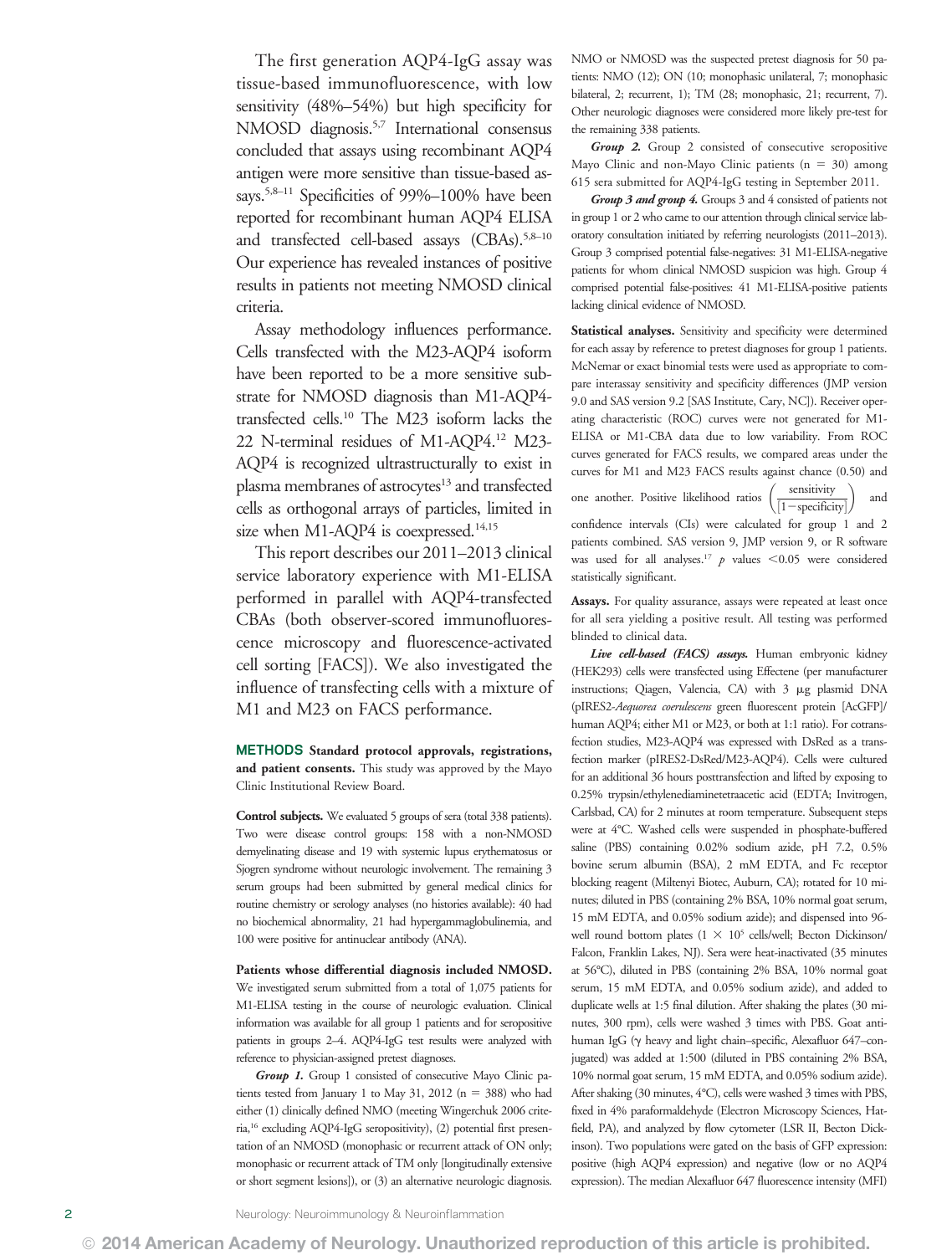for the GFP-positive population indicated relative abundance of human IgG potentially bound to AQP4 surface epitopes; MFI for the GFP-negative population indicated nonspecifically-bound IgG. The IgG binding index was calculated as the ratio of the average MFI for

duplicate aliquots of each cell population:  $\frac{\text{MFI GFP}-\text{positive}}{\text{MFI GFP}}$  $\overline{\text{MFI GFP}-\text{negative}}$ 

The mean IgG binding index value (plus 2 SDs) for the 338 control subjects' sera was 1.50 for M1-FACS and 2.50 for M23-FACS. We established conservative cutoff IgG binding index values: 2.00 for M1-FACS and 3.00 for M23-FACS.

Sixteen sera that yielded positive results by M23-FACS (14 patients without NMOSD diagnosis, 2 with NMOSD diagnosis) were analyzed further by M1-FACS and by FACS using HEK293 cells transfected with M23-AQP4 alone or dually transfected with both M1-AQP4 and M23-AQP4.

ELISA and fixed cell-based assays. Commercial kit assays (M1-AQP4 antigen) were used in the ELISA (RSR Limited, Cardiff, UK) and fixed permeabilized CBA (observer-scored immunofluorescence; Euroimmun, Lubeck, Germany).<sup>5</sup> M1-ELISA results were reported in arbitrary units (positive values  $=$  5 U/mL or greater, per manufacturer). CBA results were reported as positive or negative. Preliminary comparison of Euroimmun M1-CBA and M23-CBA was performed for 60 patients. M1-CBA was chosen for all other tests because the higher background in the M23-CBA hindered interpretation of some sera.

Freeze-fracture and Western blot analyses of membranous M1 and M23 recombinant AQP4 proteins. Plasma membranes of transfected HEK293 cells were examined by freeze-fracture electron microscopy.18 Briefly, cells were fixed with 2.5% glutaraldehyde in 0.1 M cacodylate buffer, quick frozen in nitrogen slush (-210°C), and fractured (BAF400D, Balzers, Liechtenstein). Replicas were achieved by shadowing samples with platin and carbon followed by digestion of residual cell material.

For Western blot, HEK293 cells transfected with pIRES2- AcGFP/human M1-AQP4, pIRES2-DsRed/human M23- AQP4, or both (1:1 ratio) were lysed at 4°C in NativePAGE



Examples include (from left to right) serum from a patient with neuromyelitis optica spectrum disorder (NMOSD) yielding positivity by both M1-FACS and M23-FACS, serum from a patient with multiple sclerosis (MS) yielding positivity by M23-FACS only, and negative serum from a patient with MS. GFP = green fluorescent protein;  $pos = positive$ ;  $pop = population$ .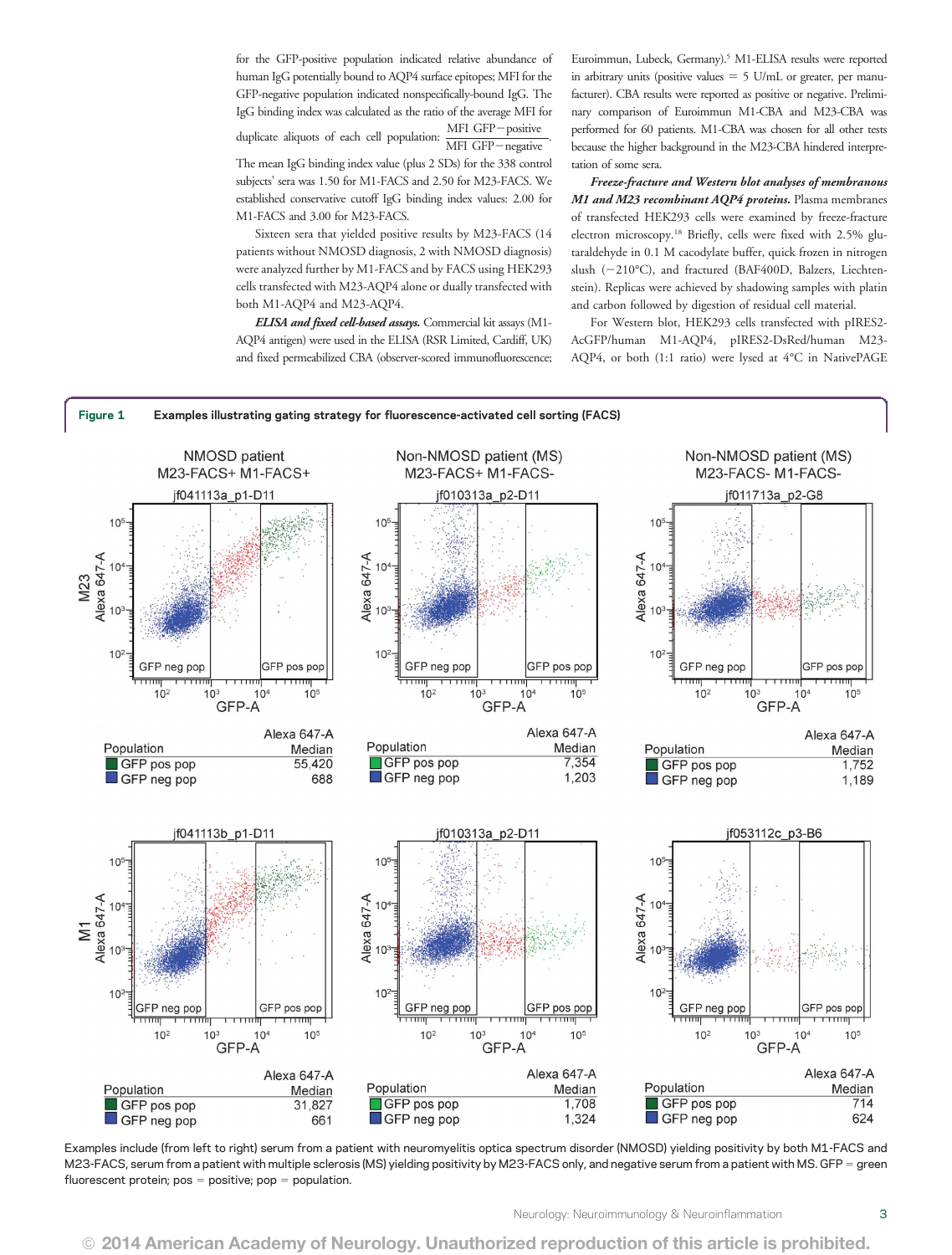sample buffer (Invitrogen) containing 0.75% dodecyl- $\beta$ -D-maltoside. After clearing debris by centrifugation (20,000 g, 10 minutes, 4°C), equal amounts of protein (determined by bicinchoninic acid analysis) were mixed with 0.5% Coomassie Blue G-250 (4:1 ratio) prior to loading on 3%–12% Bis-Tris gel. NativeMark was molecular size standard. After electrophoresis (according to manufacturer instructions), the gels were soaked for 10 minutes in 0.1% sodium dodecyl sulfate. Separated, minimally denatured proteins were transferred to polyvinylidene fluoride membrane and fixed in 8% acetic acid. G-250 stain was removed with methanol. Membranes were blocked for 1 hour with 10% nonfat dry milk in buffer (20 mM Tris, pH 7.6, 137 mM sodium chloride, 0.1% Tween 20) and probed with a human AQP4 C-terminus–specific monoclonal mouse IgG (MCM5, produced in-house, 1:2,000 dilution).<sup>19</sup> After three 5-minute washes (20 mM Tris, pH 7.6, 137 mM sodium chloride, 0.1% Tween-20), the membranes were exposed to horseradish peroxidase–conjugated goat anti-mouse IgG for 30 minutes (with agitation) and washed again. Bound IgG was detected autoradiographically by enhanced chemiluminescence (Pierce, Rockford, IL).

RESULTS Control subjects. All 338 control subjects were negative by M1-ELISA and M1-CBA. Four sera yielded positive results by  $\geq$  I FACS assays: 2 in the hypergammaglobulinemia group (M23-FACS assay only; IgG binding indices 6.86 and 4.96) and 2 in the ANA-positive non-organ-specific autoimmune group (M23-FACS; IgG binding indices 4.99 and 4.30; 1 was positive also by M1-FACS; IgG binding index 2.74).

Patients with neurologic disorders. Figure 1 illustrates the FACS gating strategy. Figure e-1 at [Neurology.org/nn](http://nn.Neurology.org/lookup/doi/10.1212/NXI.0000000000000011) illustrates the distribution of FACS values. Positive results yielded by sera from patients with and without an NMOSD diagnosis are shown in tables 1 and 2. Multiple assays yielded positivity for all but 6 of 45 patients with NMOSDs (table 1). A single assay yielded positivity in all but 3 of 65 patients without NMOSDs (table 2).

Group 1 (consecutive Mayo Clinic patients tested over 5 months). Among 388 sera tested, 34 yielded positive results. Sixteen seropositive patients had an NMOSD diagnosis: NMO, 10; TM, 4 (3 recurrent, 2 longitudinally extensive MRI lesions); ON, 2 (both single attack, 1 bilateral). AQP4-IgG was detected by: M1-FACS, 14 (median value 40.9; range 2.77–138); M23-FACS, 13 (median value 42.1; range 10.4–85.0); M1-CBA, 13 and M1-ELISA, 12 (median value 70.7; range 5.2 to  $>160$  U/mL).

The remaining 18 sera yielding positive results were from patients who did not have an NMOSD diagnosis (table e-1). AQP4-IgG was detected by: M23-FACS only, 15 (median value 4.04; range 3.01–9.74) and M1-ELISA only, 3 (median 5.4; range 5.20–46.4 U/mL).

For clinically defined NMO, assay sensitivities were as follows (table e-2): M1-FACS, 83%; M23-FACS 75%; M1-CBA, 75%; and M1-ELISA, 58% (differences not statistically significant for all comparisons of M1-FACS

| Table 1 | Frequency and distribution of positive |
|---------|----------------------------------------|
|         | results yielded by different AQP4-IgG  |
|         | assays in patients with clinical NMOSD |
|         | diagnosis                              |

|                 | Assay type            | Results           |               |                |              |              |                |
|-----------------|-----------------------|-------------------|---------------|----------------|--------------|--------------|----------------|
|                 | M <sub>1-FI</sub> ISA |                   |               |                | $^{+}$       | $^{+}$       | $^{+}$         |
|                 | M <sub>1</sub> -CBA   |                   |               | $^{+}$         | $^{+}$       |              |                |
|                 | M <sub>1-FACS</sub>   | $+$               | $+$           | $^{+}$         | $^{+}$       |              |                |
|                 | M23-FACS              | $\qquad \qquad -$ | $+$           | $+$            | $+$          | $^{+}$       |                |
| Group 1         | Patients              | $\mathbf{1}$      | $\Omega$      | 3              | 10           | O            | $\overline{c}$ |
| N tested        | 388                   |                   |               |                |              |              |                |
| <b>Positive</b> | 16 (4%)               |                   |               |                |              |              |                |
| Group 2         | Patients              | $\Omega$          | $\mathcal{S}$ | $\mathcal{S}$  | 17           | $\mathbf{1}$ | $\Omega$       |
| N tested        | 615                   |                   |               |                |              |              |                |
| <b>Positive</b> | 24 (4%)               |                   |               |                |              |              |                |
| Group 3         | Patients              | $\overline{c}$    | 1             | $\overline{c}$ | $\mathsf{O}$ | $\Omega$     | O              |
| N tested        | 31                    |                   |               |                |              |              |                |
| <b>Positive</b> | 5(14%)                |                   |               |                |              |              |                |

Abbreviations:  $AQP4 = aquaporin-4;$  Ig = immunoglobulin;  $NMOSD =$  neuromyelitis optica spectrum disorder.

Patients with NMOSDs were positive in multiple assays in all but 6 of 45 instances; fluorescence-activated cell sorting (FACS) and cell-based assay (CBA) assays were most sensitive.

to other assays,  $p > 0.05$ , McNemar test). Assay specificities for NMO diagnosis were as follows: M1- FACS, 100%; M1-CBA, 100%; M1-ELISA, 99%; and M23-FACS, 95%. M23-FACS was less specific

| Table 2            | Frequency and distribution of positive<br>results yielded by different AQP4-IgG<br>assays among patients lacking clinical<br>evidence of NMOSD diagnosis |                |               |          |               |
|--------------------|----------------------------------------------------------------------------------------------------------------------------------------------------------|----------------|---------------|----------|---------------|
|                    | Assay type                                                                                                                                               | <b>Results</b> |               |          |               |
|                    | M <sub>1-FI</sub> ISA                                                                                                                                    |                | $+$           | $^{+}$   |               |
|                    | $M1 - CBA$                                                                                                                                               |                |               | $^{+}$   | $+$           |
|                    | M <sub>1-FACS</sub>                                                                                                                                      |                |               |          | $^{+}$        |
|                    | M <sub>23</sub> -FACS                                                                                                                                    | $^{+}$         |               |          | $+$           |
| Group 1            | Patients                                                                                                                                                 | 15             | 3             | $\Omega$ | $\Omega$      |
| N tested           | 388                                                                                                                                                      |                |               |          |               |
| Positive           | 18 (5%)                                                                                                                                                  |                |               |          |               |
| Group <sub>2</sub> | Patients                                                                                                                                                 | $\mathcal{P}$  | $\mathcal{P}$ | $\Omega$ | $\mathcal{P}$ |
| N tested           | 615                                                                                                                                                      |                |               |          |               |
| Positive           | 6(1%)                                                                                                                                                    |                |               |          |               |
| Group 4            | Patients                                                                                                                                                 | $\Omega$       | 40            | 1        | $\Omega$      |
| N tested           | 41                                                                                                                                                       |                |               |          |               |
| <b>Positive</b>    | 41 (100%)                                                                                                                                                |                |               |          |               |

Abbreviations:  $AQP4 = aquaporin-4$ ; CBA = cell-based assay; FACS = fluorescence-activated cell sorting;  $Ig =$ immunoglobulin; NMOSD = neuromyelitis optica spectrum disorder.

Patients without NMOSDs were positive in one assay only (ELISA or M23-FACS) in all but 3 of 65 instances.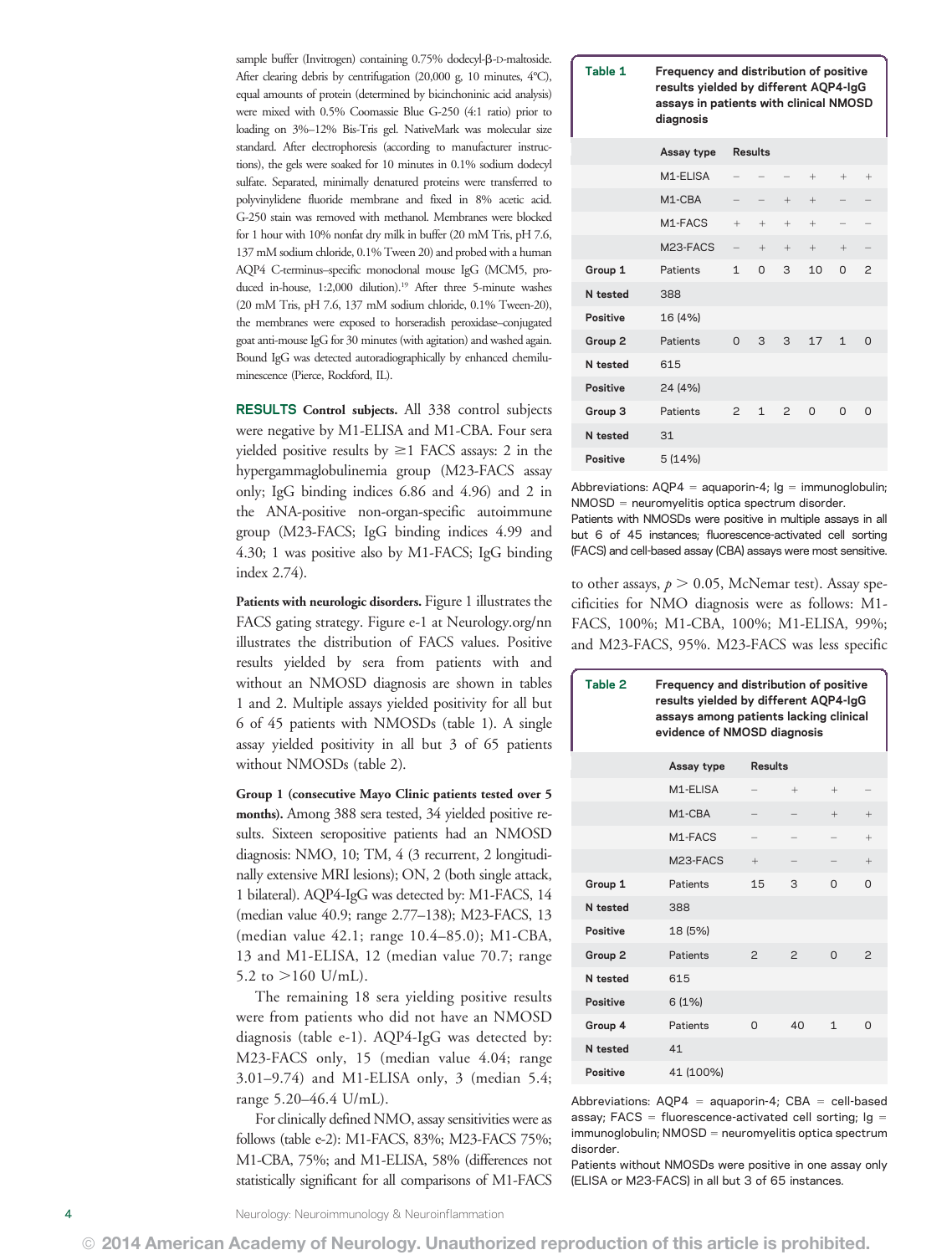than M1-FACS ( $p < 0.001$ , exact binomial test), M1-CBA ( $p < 0.001$ , exact binomial test), and M1-ELISA ( $p = 0.004$ , McNemar test). ROC analysis of FACS assays using data for all 50 patients with NMOSD-compatible clinical presentation (NMO, ON, or TM) revealed a significantly larger area under the curve for M1-FACS (0.64) than for M23-FACS (0.57),  $p = 0.02$  (figure e-2).

Group 2 (AQP4-IgG seropositives among Mayo and non-Mayo tested over 1 month). Thirty sera among 615 tested yielded positive results. For the 24 patients with an NMOSD-compatible clinical diagnosis, AQP4-IgG was detected by: M23-FACS in 24 (median IgG binding index 24.9; range 4.84–52.8); M1-FACS in 23 (median IgG binding index 40.5; range 3.73–88.3);



(A) Plasma membranes of HEK293 cells expressing recombinant M1-AQP4 or M23-AQP4 viewed by freeze-fracture electron microscopy. (B) Western blot analysis of the proportion of recombinant AQP4 expressed in higher-order arrays or as tetramers in HEK293 cells transfected with plasmids encoding M23 alone (lane 1), M1 alone (lane 5), or different ratios of each (lanes 2–4). Intramembranous particles in M1-AQP4 cells are predominantly singlet (A, left). Compare the large lattices of orthogonal array-like assemblies in M23-AQP4 cells (A, right). M1-AQP4 coexpression inhibits high-order array formation by M23-AQP4 (B). The y-axis indicates molecular weight (kDa) of AQP4 structures. Solubilized proteins, separated by Blue Native gel electrophoresis and transferred to PDF membrane, were probed with monoclonal AQP4-specific IgG. AQP4 immunoreactivity in largest-sized arrays (lane 1) diminishes with increasing M1:M23 ratio, and the proportion in tetrameric form increases (lane 5). AQP4 = aquaporin-4;  $lg = immunoglobin$ ; HEK = human embryonic kidney.

M1-CBA in 20; and M1-ELISA in 18 (median value 40.4; range 8.5 to  $>160$  U/mL).

Six sera yielding a positive result were from patients not considered to have an NMOSD diagnosis. However, 2 patients who were positive by 3 assays (M1-CBA, M1- FACS, and M23-FACS) fitted the extended NMOSD spectrum. Both were female and had autoimmune encephalitis. One had coexisting Sjogren syndrome and MRI evidence of MS-atypical brain lesions. The other had optic chiasmitis and a history of metastatic breast carcinoma (without brain metastases), consistent with paraneoplastic NMOSD.20 Two others (1 classic MS, the other myelopathy of unknown cause) were positive only by M23-FACS (IgG binding indices 3.97 and 4.95), and another 2 (1 myofascial pain disorder, the other classic MS) were positive only by M1-ELISA (values 5.2 and 107 U/mL). Positive likelihood ratios yielded by the 4 assays for groups 1 and 2 combined (with CIs) were as follows: M1-FACS, 65.9 (16.7–267.9); M1-CBA, 54.8 (13.4–224); M1-ELISA, 18.8 (7.5–47-3); and M23- FACS, 6.6 (3.9–10.8).

Group 3 (potential falsely seronegative patients). Sera from 31 patients with NMOSD-compatible presentation yielded negative results by M1-ELISA. Five were positive by M1-FACS (median IgG binding index 4.8; range 2.77–6.53); 3 of 5 were also positive by M23- FACS (median 10.4; range 6.60–12.1), and 2 were also positive by M1-CBA (table e-3). The remaining 26, negative by all assays, were judged likely to be true seronegatives.

Group 4 (potential falsely seropositive patients). Among 21,788 individual patients tested, 1,261 yielded positive M1-ELISA results. Physicians caring for 41 of these notified us that they suspected false-positive results because the clinical presentations were not NMOSD-compatible; their median M1-ELISA value was 18.6 IU/mL (range 5.10 to  $>160$  IU/mL) (table e-4). Only one of these 41 sera yielded a positive result when tested by the 3 CBAs (M1 CBA). The patient had opticospinal symptoms without objective clinical or radiologic abnormalities. The remaining 40 were judged to be false-positives.

Analysis of M1 and M23 AQP4 protein characteristics in transfected HEK293 cells. To analyze differences in the antigenic substrates used in live CBAs (i.e., HEK293 cells transfected with M1 or M23 AQP4 isoform), we compared plasma membrane preparations by freeze-fracture electron microscopy, native gel electrophoresis/Western blot, and flow cytometry. Freeze-fracture images revealed singlet particles in plasma membranes of M1- AQP4 cells and large orthogonal array-like assemblies in M23-AQP4 cells (figure 2A). Analysis of plasma membrane proteins solubilized from cells transfected with M1-AQP4 or M23-AQP4 alone, or with both AQP4 isoforms (varying ratios), by Western blot using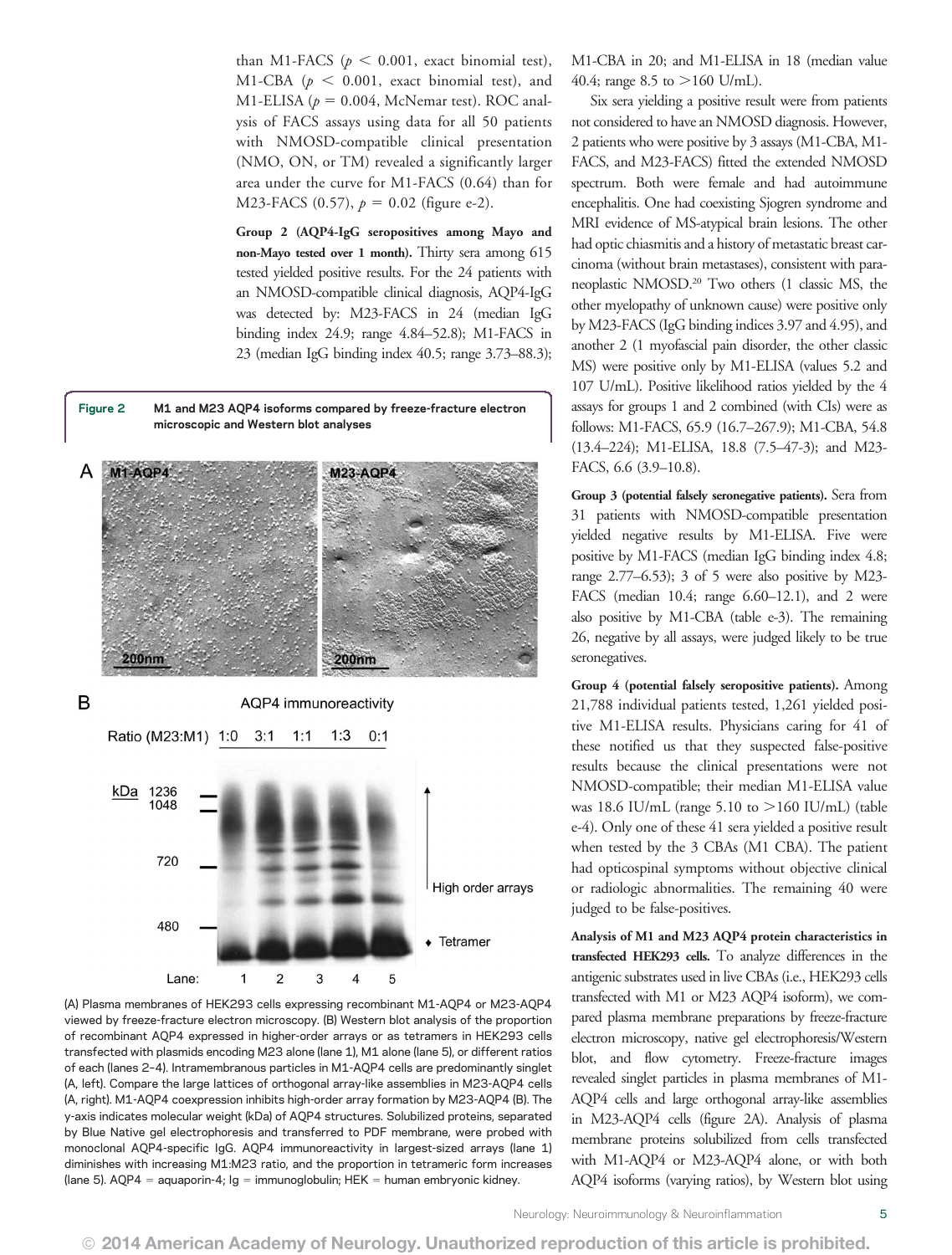AQP4-specific monoclonal antibody confirmed that the proportion of AQP4 in higher-order assemblies was directly proportional to the transfection ratio of M23: M1 cDNA (figure 2B).

We next tested serum from 16 patients (2 with NMO, 14 without NMOSD) by FACS assays, employing as substrate cells singly transfected with M1-AQP4 or M23-AQP4 or cotransfected with M1-AQP4 and M23-AQP4 (1:1 ratio). All substrates yielded similar results for the 2 control NMO sera (figure 3). IgG binding indices for the 14 non-NMOSD control sera were less than 2.00 for M1 single-transfected cells; for M23 single-transfected cells the median IgG binding index was 6.8 (range 2.98–25.8) and for M1/M23 cotransfected cells the median was 3.3 (range 1.98–14.7).

DISCUSSION This study was prompted by our encountering, through physician consultation, several suspected false-positive and false-negative test results in a clinically validated ELISA kit. We compared the ELISA to 3 alternative AQP4-transfected CBAs suitable for high-throughput clinical testing using patient sera submitted consecutively for AQP4-IgG testing. Previous reports of AQP4-IgG assay performance used selected sera from historical archival cases with an NMOSD-compatible presentation and controls with classic MS or a clinically isolated demyelinating syndrome. Such studies consistently demonstrated high disease specificity for NMOSD and superior sensitivity to tissue-based NMO-IgG immunofluorescence assays.<sup>5,8-10,21</sup> The results reported here demonstrate the occurrence of falsepositive results, particularly by M1-ELISA and M23-FACS, in sera submitted from nonselected patients in neurologic practice.

Analyses of Mayo Clinic (group 1) patients' sera confirmed the high sensitivity and specificity of CBAs.<sup>5</sup> Results considered false-positive were encountered in 6% of sera, but in 95% of those instances in only 1 assay type (most commonly the live cell-based [FACS] assay employing M23-AQP4–transfected cells or the M1-ELISA). We also reported our broader non-Mayo experience. Two of 3 cases from that group yielding positive results by more than 1 CBA (M1- FACS, M23-FACS, and M1-CBA) were classified post hoc as having autoimmune AQP4 encephalitis (in 1 with a coexisting autoimmune disease and in the other with breast cancer and optic chiasmitis). Encephalitis is an uncommon but acknowledged manifestation of NMOSD unified by AQP4-IgG positivity and is more common in children than in adults.<sup>8,22,23</sup> Breast adenocarcinoma is the most common paraneoplastic NMOSD accompaniment.<sup>20</sup> The third patient (serum positive by both M1-CBA and ELISA but negative by both M1-FACS and M23-FACS) lacked objective



Flow cytometry reveals nonspecific binding of control patients' serum IgG to live HEK293 cells expressing M23-AQP4, which is reduced when M1-AQP4 is coexpressed. IgG in sera of 2 positive control patients with neuromyelitis optica (NMO) binds to all AQP4-transfected cells but binds more avidly to cells expressing M23-AQP4 or both M23 and M1 (1:1 ratio) than to cells expressing M1 alone. IgG binding indices for the 14 control sera lacking NMOSD were all less than 2.00 for M1 single-transfected cells; for M23 single-transfected cells the median IgG binding index was 6.8 (range 2.98–25.8) and for M1/M23 cotransfected cells the median was 3.3 (range 1.98–14.7). The horizontal gray line indicates the cutoff for M23- FACS positivity (3.00). AQP4 = aquaporin-4; Ig = immunoglobulin; HEK = human embryonic kidney; NMOSD = NMO spectrum disorder.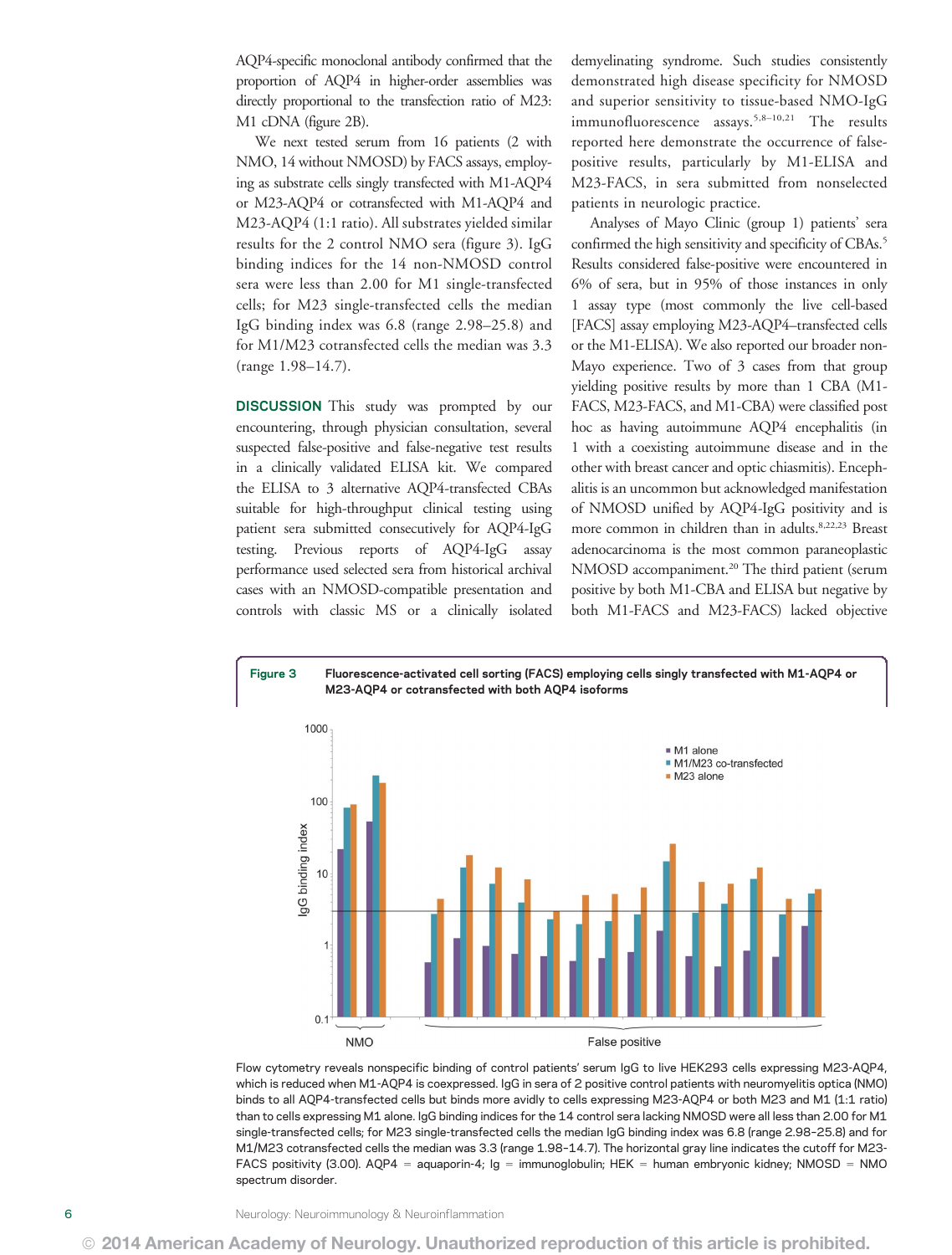abnormalities, despite opticospinal symptoms. It is conceivable that this serum contained nonpathogenic IgG specific for an intracellular AQP4 epitope, inaccessible in live transfected cells. To clarify the clinical diagnosis, it is cost-effective to test by additional AQP4-IgG assays for the few suspected false-positive results encountered.

ELISA assays are prone to interference from nonspecific antibody binding.<sup>24</sup> All control sera yielding false-positive results in M23-FACS assays were from ANA-positive or hypergammaglobulinemic patients. That observation led us to suspect promiscuous binding of IgG to high-order M23-AQP4 arrays, which confer adhesive properties.<sup>25</sup> It is recognized that antigen-specific binding of NMO-IgG to M23- AQP4 is more avid than NMO-IgG binding to M1- AQP426 (due to closer proximity of epitopes in highorder arrays ensuring bivalent engagement of both Fabs). The mechanism by which nonspecific IgG bound preferentially to M23-AQP4 is unknown. The microenvironment of large M23-AQP4 arrays with localized water molecules might promote nonspecific IgG binding through increased hydrogen bonding.27,28 Supporting this hypothesis, we found instances of non-NMOSD patient IgG binding to live M23- AQP4 cells, but not to live M1-AQP4 cells, and an M1-AQP4 dose-dependent reduction in binding to M1/M23 cotransfected cells.<sup>14,15,18</sup>

The high number of potential false-positive results encountered reflects the large numbers acquired in a high-volume clinical service laboratory. In case-control studies, controls are generally matched by age and sex to cases in a 1:1 ratio. In contrast, the control to case ratio in our study's group 1 was 8:1. In clinical practice, neurologists customarily order AQP4-IgG testing for patients with varying pretest probabilities for NMOSD diagnosis. An inverse relationship exists between the proportion of patients without NMOSD in the tested cohort and the proportion of positive results determined to be true positives. Thus, even assays with reported 100% specificity among research cohorts will yield unanticipated positive results in clinical service. Continuous service-based quality assurance is critical.

For patients with suspected NMOSD, serologic testing for AQP4-IgG aids confirmation of the diagnosis. Live CBAs, particularly those using the M1- AQP4 isoform as antigen, had the best performance characteristics in our experience.

### AUTHOR CONTRIBUTIONS

Mr. Fryer: analysis and interpretation of data, drafting of manuscript. Dr. Lennon: study concept and design, analysis and interpretation of data, critical revision of manuscript, study supervision. Dr. Pittock: analysis and interpretation of data, critical revision of manuscript. Ms. Jenkins: statistical analyses, critical revision of manuscript. Dr. Fallier-Becker: analysis and interpretation of data, critical revision of manuscript. Dr. Clardy: analysis and interpretation of data. Dr. Horta: analysis and interpretation of data. Mr. Jedynak: analysis and interpretation of data. Dr. Lucchinetti: analysis and interpretation of data. Dr. Shuster: analysis and interpretation of data. Dr. Weinshenker: analysis and interpretation of data, critical revision of manuscript. Dr. Wingerchuk: analysis and interpretation of data, critical revision of manuscript. Dr. McKeon: study concept and design, analysis and interpretation of data, drafting of manuscript, critical revision of manuscript, study supervision.

### ACKNOWLEDGMENT

The authors thank Ms. Eva-Maria Knittel, MS, for excellent technical support.

### STUDY FUNDING

The study was supported by the NIH (NS065829) and The Guthy-Jackson Foundation.

### **DISCLOSURE**

J.P. Fryer reports no disclosures. V.A. Lennon receives royalties for technology relating to AQP4 antibodies for diagnosis of NMO; is a named inventor on filed patents that relate to functional AQP4/ NMO-IgG assays and NMO-IgG as a cancer marker; and receives research support from the NIH (NS065829). S.J. Pittock is a named inventor on filed patents that relate to functional AQP4/NMO-IgG assays and NMO-IgG as a cancer marker and receives research support from the NIH (NS065829), the Guthy-Jackson Charitable Foundation, and Alexion Pharmaceuticals, Inc. S.M. Jenkins, P. Fallier-Becker, and S.L. Clardy report no disclosures. E. Horta has received research support from the Multiple Sclerosis International Foundation. E.A. Jedynak reports no disclosures. C.F. Lucchinetti shares in royalties from marketing of kits for detecting AQP4 autoantibody and from the sale of Blue Books of Neurology: Multiple Sclerosis 3 (Saunders Elsevier, 2010); has received travel funding from Biogen Idec; and receives research support from the NIH (RO1-NS49577), the Guthy-Jackson Charitable Foundation, and the National Multiple Sclerosis Society (RG 3185-B-3). E.A. Shuster receives research support from the National Multiple Sclerosis Society. B.G. Weinshenker serves on data safety monitoring boards for Novartis, Biogen Idec, and Mitsubishi; serves on adjudication panel for Medimmune; has received payment for consultation from Elan Pharmaceuticals, GlaxoSmithKline Pharmaceuticals, Ono Pharmaceuticals, CHORD Therapeutics, and Chugai Pharmaceuticals; serves on the editorial boards of the Canadian Journal of Neurological Sciences, Neurology, and the Turkish Journal of Neurology; received research support from the Guthy-Jackson Charitable Foundation; receives license royalties from RSR Ltd. for a patent regarding AQP4-associated antibodies for diagnosis of neuromyelitis optica; and has consulted for Elan, GlaxoSmithKline, Ono, Asahi Kasei Medical Company, Chugai, Alexion, and Chord. D.M. Wingerchuk has received research support from Genentech, Genzyme, TerumoBCT, and the National Multiple Sclerosis Society; has served as a consultant to Chugai Pharmaceuticals, Alexion, and MedImmune, Inc.; and is on the editorial board for Current Medical Research and Opinion and Drugs in Context. A. McKeon receives research support from the Guthy Jackson Charitable Foundation and MedImmune, Inc. Go to [Neurology.org/nn](http://nn.Neurology.org/lookup/doi/10.1212/NXI.0000000000000011) for full disclosures.

Received January 20, 2014. Accepted in final form March 31, 2014.

### REFERENCES

- 1. Apiwattanakul M, Popescu BF, Matiello M, et al. Intractable vomiting as the initial presentation of neuromyelitis optica. Ann Neurol 2010;68:757–761.
- 2. Iorio R, Lucchinetti CF, Lennon VA, et al. Syndrome of inappropriate antidiuresis may herald or accompany neuromyelitis optica. Neurology 2011;77:1644–1646.
- 3. Weinshenker BG, Wingerchuk DM, Vukusic S, et al. Neuromyelitis optica IgG predicts relapse after longitudinally extensive transverse myelitis. Ann Neurol 2006;59:566–569.
- 4. Wingerchuk DM, Pittock SJ, Lucchinetti CF, Lennon VA, Weinshenker BG. A secondary progressive clinical course is uncommon in neuromyelitis optica. Neurology 2007;68: 603–605.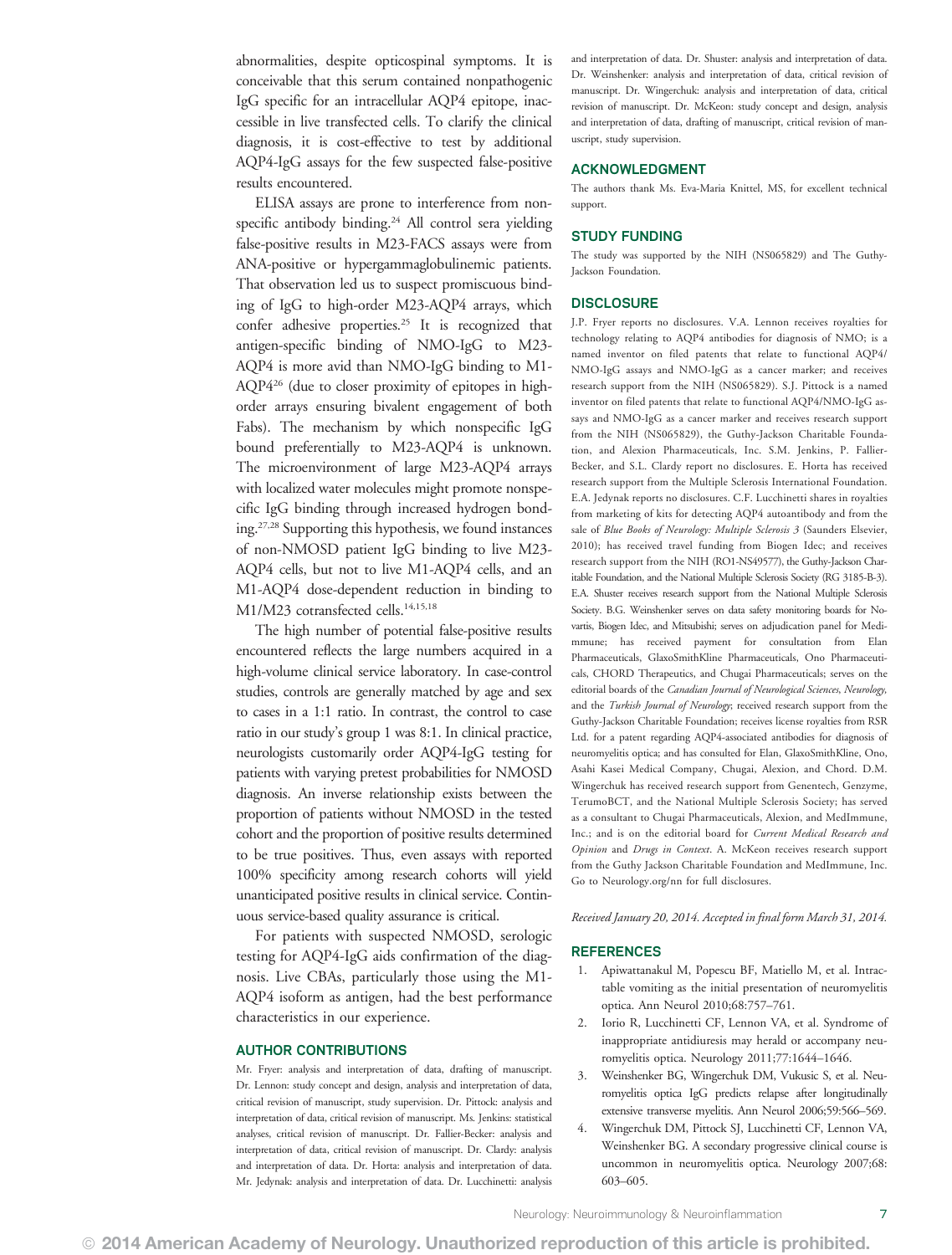- 5. Waters PJ, McKeon A, Leite MI, et al. Serologic diagnosis of NMO: a multicenter comparison of aquaporin-4-IgG assays. Neurology 2012;78:665–671; discussion 669.
- 6. Sato DK, Nakashima I, Takahashi T, et al. Aquaporin-4 antibody-positive cases beyond current diagnostic criteria for NMO spectrum disorders. Neurology 2013;80:2210–2216.
- 7. McKeon A, Fryer JP, Apiwattanakul M, et al. Diagnosis of neuromyelitis spectrum disorders: comparative sensitivities and specificities of immunohistochemical and immunoprecipitation assays. Arch Neurol 2009;66:1134–1138.
- 8. Apiwattanakul M, Asawavichienjinda T, Pulkes T, et al. Diagnostic utility of NMO/AQP4-IgG in evaluating CNS inflammatory disease in Thai patients. J Neurol Sci 2012; 320:118–120.
- 9. Jarius S, Frederikson J, Waters P, et al. Frequency and prognostic impact of antibodies to aquaporin-4 in patients with optic neuritis. J Neurol Sci 2010;298:158–162.
- 10. Marignier R, Bernard-Valnet R, Giraudon P, et al. Aquaporin-4 antibody-negative neuromyelitis optica: distinct assay sensitivity-dependent entity. Neurology 2013;80:2194–2200.
- 11. Jiao Y, Fryer JP, Lennon VA, et al. Updated estimate of AQP4-IgG serostatus and disability outcome in neuromyelitis optica. Neurology 2013;81:1197–1204.
- 12. Yang B, Ma T, Verkman AS. cDNA cloning, gene organization, and chromosomal localization of a human mercurial insensitive water channel. Evidence for distinct transcriptional units. J Biol Chem 1995;270:22907–22913.
- 13. Rash JE, Davidson KG, Yasumura T, Furman CS. Freeze-fracture and immunogold analysis of aquaporin-4 (AQP4) square arrays, with models of AQP4 lattice assembly. Neuroscience 2004;129:915–934.
- 14. Furman CS, Gorelick-Feldman DA, Davidson KG, et al. Aquaporin-4 square array assembly: opposing actions of M1 and M23 isoforms. Proc Natl Acad Sci U S A 2003; 100:13609–13614.
- 15. Crane JM, Verkman AS. Determinants of aquaporin-4 assembly in orthogonal arrays revealed by live-cell single-molecule fluorescence imaging. J Cell Sci 2009;122:813–821.
- 16. Wingerchuk DM, Lennon VA, Pittock SJ, Lucchinetti CF, Weinshenker BG. Revised diagnostic criteria for neuromyelitis optica. Neurology 2006;66:1485–1489.
- 17. R Development Core Team. R: A Language and Environment for Statistical Computing. Vienna, Austria: R Foundation for Statistical Computing; 2010. Available at: [http://www.R-project.org/,](http://www.R-project.org/) ISBN 3-900051-07-0.
- 18. Iorio R, Fryer JP, Hinson SR, et al. Astrocytic autoantibody of neuromyelitis optica (NMO-IgG) binds to aquaporin-4 extracellular loops, monomers, tetramers and high order arrays. J Autoimmun 2013;40:21–27.
- 19. Hinson SR, Romero MF, Popescu BF, et al. Molecular outcomes of neuromyelitis optica (NMO)-IgG binding to aquaporin-4 in astrocytes. Proc Natl Acad Sci U S A 2012; 109:1245–1250.
- 20. Pittock SJ, Lennon VA. Aquaporin-4 autoantibodies in a paraneoplastic context. Arch Neurol 2008;65:629–632.
- 21. Takahashi T, Fujihara K, Nakashima I, et al. Establishment of a new sensitive assay for anti-human aquaporin-4 antibody in neuromyelitis optica. Tohoku J Exp Med 2006; 210:307–313.
- 22. McKeon A, Lennon VA, Lotze T, et al. CNS aquaporin-4 autoimmunity in children. Neurology 2008;71:93–100.
- 23. Nakamura M, Misu T, Fujihara K, et al. Occurrence of acute large and edematous callosal lesions in neuromyelitis optica. Mult Scler 2009;15:695–700.
- 24. Remaley A, Hortin GL. Protein analysis for diagnostic applications. In: Detrick B, Hamilton RG, Folds JD, editors. Manual of Molecular and Clinical Laboratory Immunology. Washington, DC: ASM Press; 2006:17–18.
- 25. Hiroaki Y, Tani K, Kamegawa A, et al. Implications of the aquaporin-4 structure on array formation and cell adhesion. J Mol Biol 2006;355:628–639.
- 26. Crane JM, Lam C, Rossi A, Gupta T, Bennett JL, Verkman AS. Binding affinity and specificity of neuromyelitis optica autoantibodies to aquaporin-4 M1/M23 isoforms and orthogonal arrays. J Biol Chem 2011;286: 16516–16524.
- 27. Braden BC, Poljak RJ. Structural features of the reactions between antibodies and protein antigens. FASEB J 1995;9:  $9-16.$
- 28. Mohan S, Kourentzi K, Schick KA, et al. Association energetics of cross-reactive and specific antibodies. Biochemistry 2009;48:1390–1398.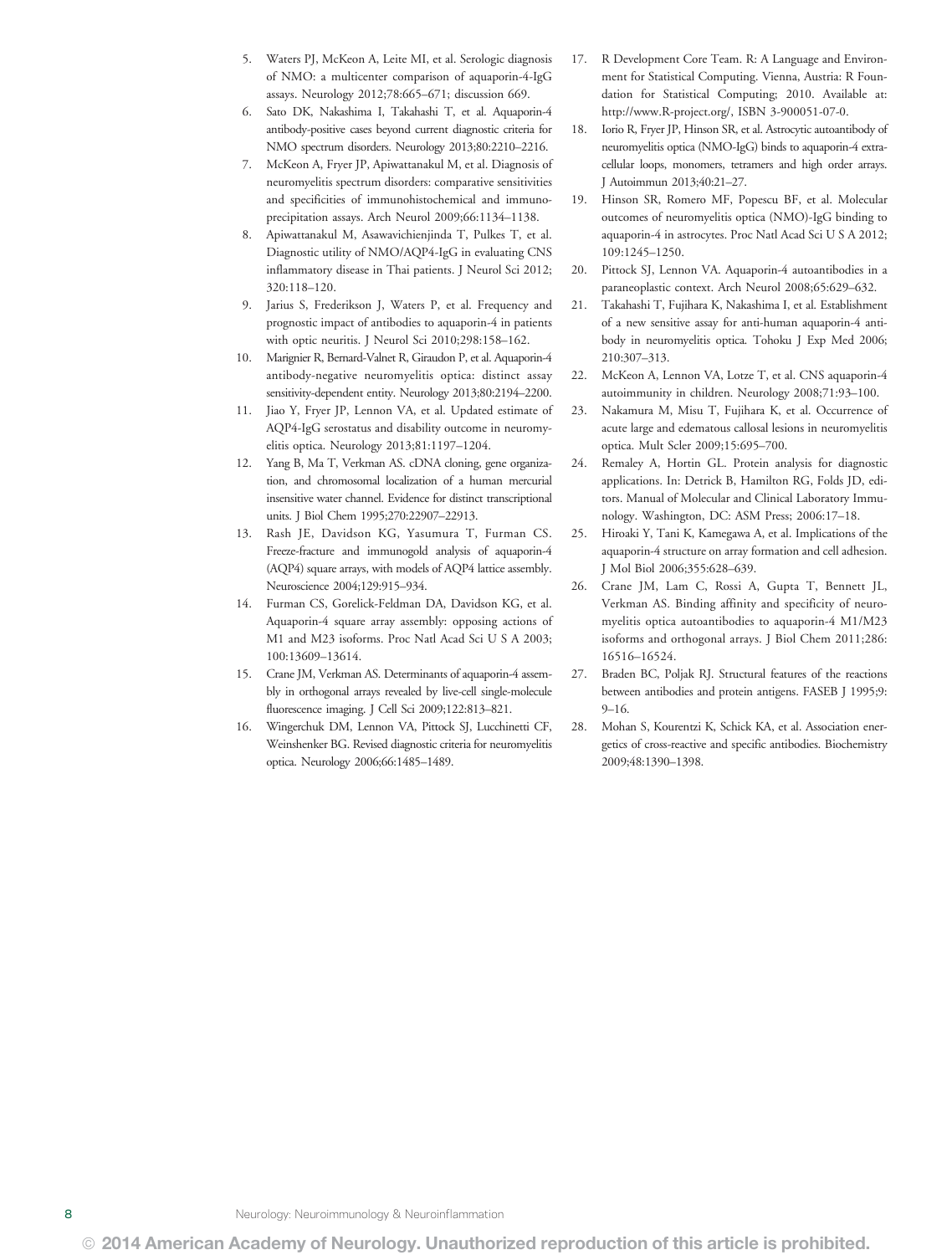# Neurology®<br>Neuroimmunology<br>& Neuroinflammation

**AQP4 autoantibody assay performance in clinical laboratory service**

DOI 10.1212/NXI.0000000000000011 *Neurol Neuroimmunol Neuroinflamm* 2014;1; J.P. Fryer, V.A. Lennon, S.J. Pittock, et al.

**This information is current as of May 22, 2014**

2014 American Academy of Neurology. All rights reserved. Online ISSN: 2332-7812. Published since April 2014, it is an open-access, online-only, continuous publication journal. Copyright © *Neurol Neuroimmunol Neuroinflamm* is an official journal of the American Academy of Neurology.